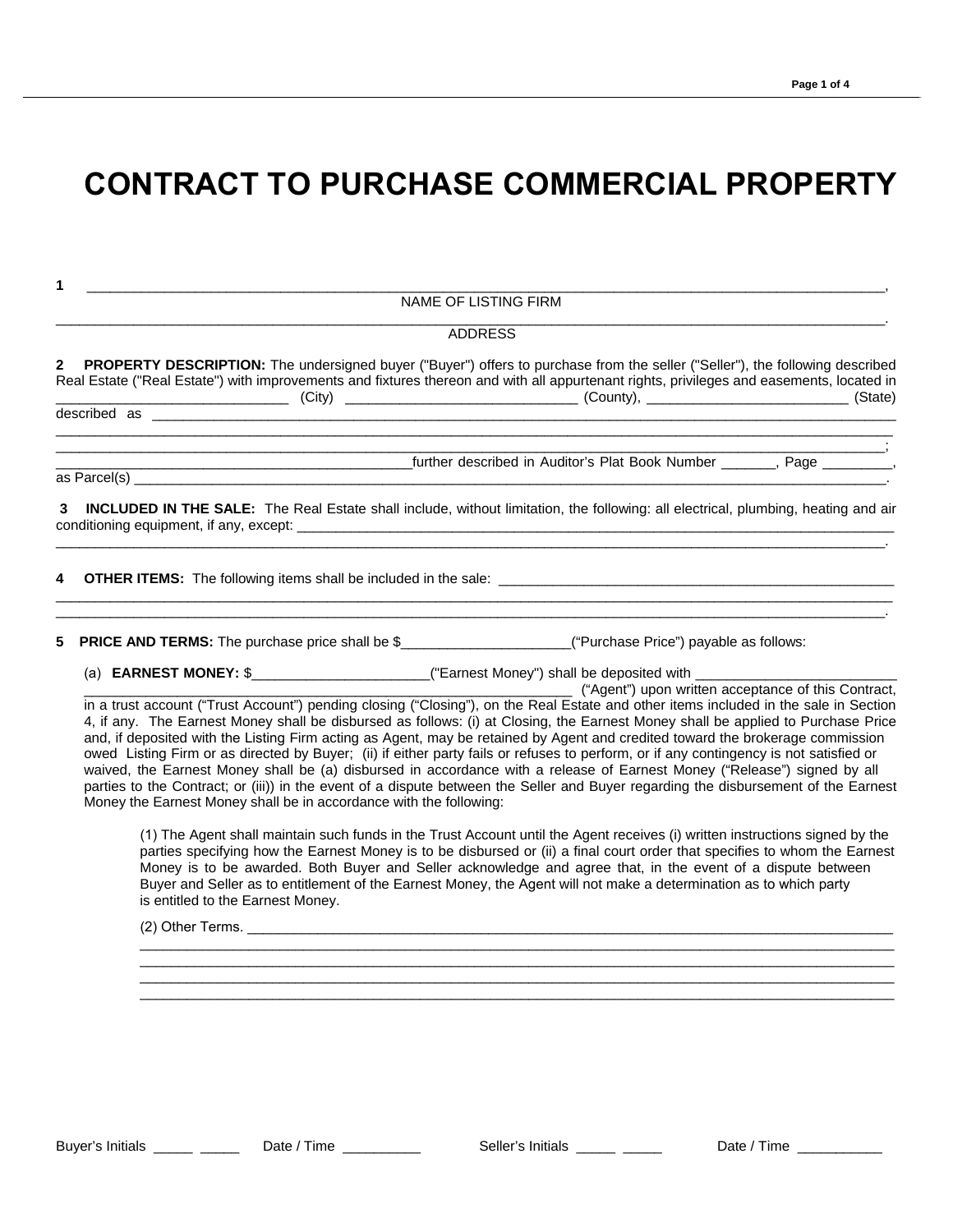(b) **BALANCE:** The balance of the Purchase Price shall be paid by cash or certified, cashier's, attorney or title company trust account check, or by federal wire transfer on date of Closing.

 $\bot$  , and the state of the state of the state of the state of the state of the state of the state of the state of the state of the state of the state of the state of the state of the state of the state of the state of th  $\bot$  , and the state of the state of the state of the state of the state of the state of the state of the state of the state of the state of the state of the state of the state of the state of the state of the state of th  $\bot$  , and the state of the state of the state of the state of the state of the state of the state of the state of the state of the state of the state of the state of the state of the state of the state of the state of th \_\_\_\_\_\_\_\_\_\_\_\_\_\_\_\_\_\_\_\_\_\_\_\_\_\_\_\_\_\_\_\_\_\_\_\_\_\_\_\_\_\_\_\_\_\_\_\_\_\_\_\_\_\_\_\_\_\_\_\_\_\_\_\_\_\_\_\_\_\_\_\_\_\_\_\_\_\_\_\_\_\_\_\_\_\_\_\_\_\_\_\_\_\_\_\_\_\_\_\_\_\_\_\_.

,我们也不能会在这里,我们也不能会在这里,我们也不能会在这里,我们也不能会不能会不能会不能会。""我们,我们也不能会不能会不能会不能会不能会不能会不能会不能会不

**6 CONTINGENCIES:** The Buyer's obligation to close this transaction is contingent upon the following:

## (a) **FINANCING:**

Buyer agrees to apply for and to make a diligent effort to obtain said financing on or before \_\_\_\_\_\_\_\_\_\_\_\_\_\_\_\_\_\_\_\_\_\_\_\_\_\_\_\_\_\_\_\_\_\_\_\_ or this Contract shall become null and void at the option of the Seller. Buyer is relying on Buyer's own understanding of financing to be obtained as well as the legal and tax consequences thereof, if any.

(b) **INSPECTIONS:** Buyer may, at Buyer's sole discretion and expense, perform inspections of the Real Estate prior to the Closing. Buyer's inspection of the Real Estate may include: physical inspection of the condition of the property, title, survey, environmental conditions, the roof, mechanical equipment, zoning and permits, feasibility of intended use, site preparation costs and

**\_\_\_\_\_\_** (collectively, "Buyer's Inspection").

Buyer's Inspection shall be completed within \_\_\_\_\_\_\_\_\_\_\_\_\_\_\_\_\_days ("Inspection Period") of acceptance of this Contract. Buyer shall provide written acceptance of the conditions of all such items within the Inspection Period. Seller agrees to provide Buyer with any and all of the above information, if available (i.e.: survey, title, inspection reports) and shall allow access to real estate at reasonable times for the purpose of conducting Buyer's Inspection. If Buyer is not satisfied with the results of Buyer's Inspection then Buyer shall have the option to terminate this Contract by providing written notification to \_\_\_\_\_\_\_\_\_\_\_\_\_\_\_\_\_\_\_\_\_\_\_\_\_\_\_\_\_\_\_\_\_\_\_ (Listing Firm) prior to the expiration of the Inspection Period**. If Buyer does not provide said notice, then Buyer shall be deemed to be satisfied with the inspection report(s) and the contingency will be considered waived as of, but not prior to, the expiration of the Inspection Period.**

(c) **OTHER**: \_\_\_\_\_\_\_\_\_\_\_\_\_\_\_\_\_\_\_\_\_\_\_\_\_\_\_\_\_\_\_\_\_\_\_\_\_\_\_\_\_\_\_\_\_\_\_\_\_\_\_\_\_\_\_\_\_\_\_\_\_\_\_\_\_\_\_\_\_\_\_\_\_\_\_\_\_\_\_\_\_\_\_\_\_\_\_\_\_\_\_.

**7 ADDENDUM:** Additional terms and conditions  $\Box$  are  $\Box$  are not set forth as an Addendum attached hereto and made an integral part of this Contract.

**8 BUYER'S EXAMINATION:** Buyer is relying solely upon Buyer's own examination of the Real Estate and inspections herein required, if any, for its physical condition and character, and the real estate's suitability for Buyer's intended use thereof and not upon any representations by the Agent(s) involved, except for those made by said agents directly to the Buyer in writing.

## **9 SELLER'S CERTIFICATION:** The Real Estate is zoned

is  $\Box$  is not  $\Box$  located in a Historic District; and is  $\Box$  is not  $\Box$  located in a flood plain. Seller represents and warrants that to the best of the Seller's knowledge (a) no toxic or hazardous substances or wastes have been disposed upon or released, unless documented and done in compliance with applicable environmental laws, in, on, or from the Real Estate including, but not limited to, asbestos, PCB's, oil and petroleum products; (b) there are not presently nor have there ever been any underground storage tanks or above ground storage tanks located in, on, or under the Real Estate; (c) no City, County, State or Federal orders have been served upon Seller requiring work to be done or improvements to be made which have not been performed; and, (d) a Phase I Environmental

Audit  $\Box$  has  $\Box$  has not been furnished to the Buyer. Agents make no representations or warranties concerning the environmental condition of the Real Estate and Buyer has relied solely upon the representations and warranties of Seller as set forth herein or in other disclosures listed in Section 16 of this Contract.

**10 CONDITION OF IMPROVEMENTS:** Seller agrees that upon delivery of deed, the improvements constituting part of the Real Estate shall be in the same condition as they are on the date of this offer, reasonable wear and tear excepted. Seller shall continue to insure the improvements until Closing naming Buyer as an additional insured as Buyer's interest may appear. In the event of loss before Closing and if such loss shall not be repaired by and at the cost of Seller prior to Closing, the Buyer may elect to accept the property and insurance proceeds, or terminate this Contract, in which latter event Buyer shall be entitled to a return of the Earnest Money.

Buyer's Initials \_\_\_\_\_ \_\_\_\_\_\_\_ Date / Time \_\_\_\_\_\_\_\_\_\_\_\_ Seller's Initials \_\_\_\_\_ \_\_\_\_\_ Date / Time \_\_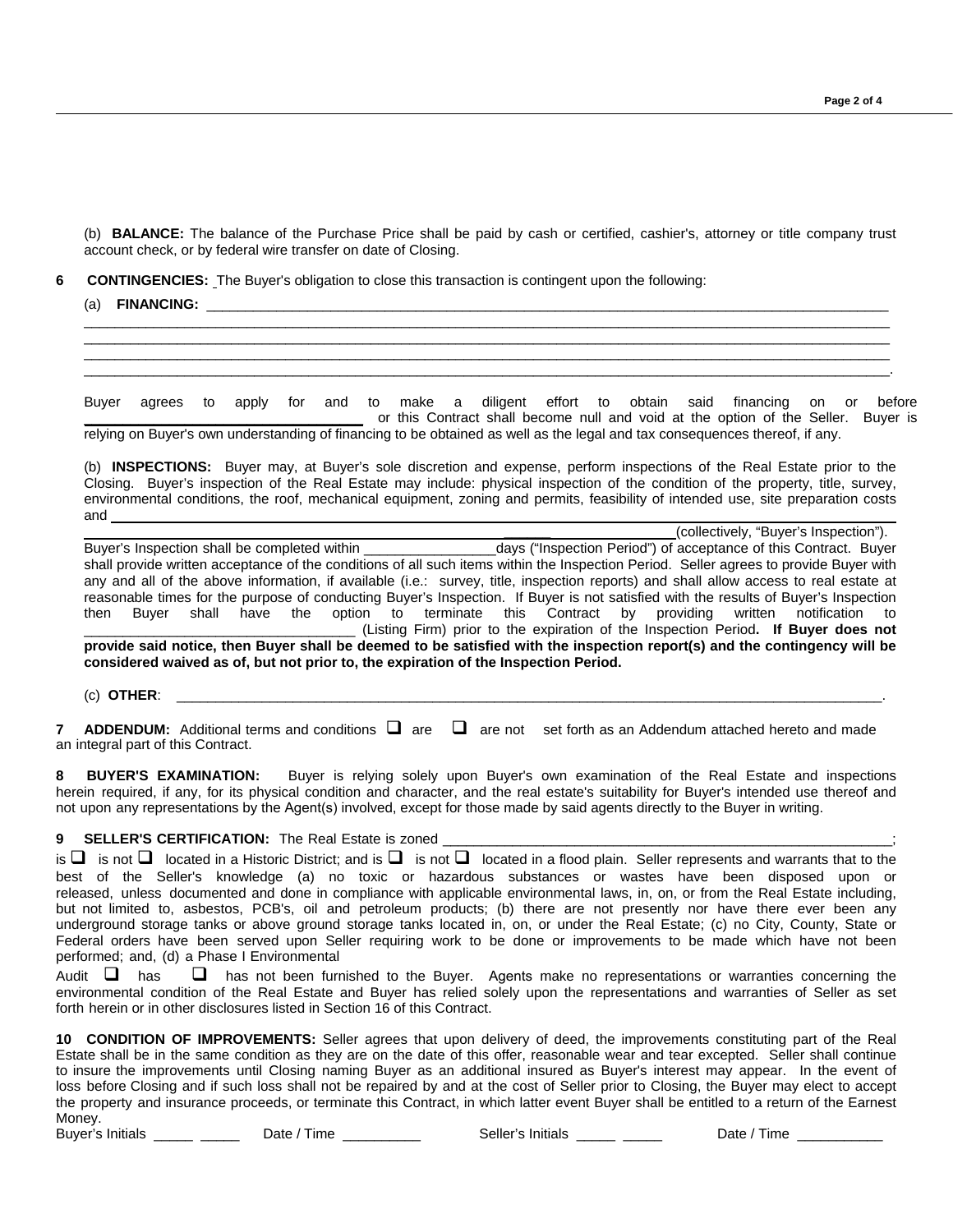**11 PRORATIONS:** Seller shall be responsible to pay all real estate taxes and assessments accrued on the Real Estate through the date of Closing. Real estate taxes, installments of assessments, rents and operating expenses shall be prorated as of the date of Closing. Buyer shall pay all taxes, installments of assessments, and operating expenses which may become due and payable following date of Closing. Any security and/or damage deposits held by Seller shall be transferred to Buyer at Closing. Real estate taxes and assessments will be prorated based on the most recent official tax duplicate as of the date of Closing.

\_\_\_\_\_\_\_\_\_\_\_\_\_\_\_\_\_\_\_\_\_\_\_\_\_\_\_\_\_\_\_\_\_\_\_\_\_\_\_\_\_\_\_\_\_\_\_\_\_\_\_\_\_\_\_\_\_\_\_\_\_\_\_\_\_\_\_\_\_\_\_\_\_\_\_\_\_\_\_\_\_\_\_\_\_\_\_\_\_\_\_\_\_\_\_\_\_\_\_\_\_\_\_\_\_\_\_\_\_\_\_\_\_\_\_\_\_\_\_\_\_\_\_\_\_\_\_\_\_\_\_\_\_\_\_\_\_\_\_\_\_\_\_\_\_\_\_\_\_\_\_\_\_\_\_\_\_\_\_\_\_\_\_\_\_\_\_\_\_\_\_\_\_\_\_\_\_\_\_\_\_\_\_\_\_\_\_\_\_\_\_\_\_\_\_\_\_\_\_\_\_\_\_\_\_\_\_\_\_\_\_\_\_\_\_\_\_\_\_\_\_\_\_\_\_\_\_\_\_\_\_\_\_\_\_\_\_\_\_\_\_\_\_\_\_\_\_\_\_\_\_\_\_\_\_\_\_\_\_\_

**12 CONVEYANCE AND CLOSING:** Seller shall be responsible for transfer taxes, conveyance fees, deed preparation; and shall convey marketable title to the Real Estate, with release of dower, by  $\Box$  deed of general warranty in fee simple absolute or

 \_\_\_\_\_\_\_\_\_\_\_\_\_\_\_\_\_\_\_\_\_\_\_\_ deed. Buyer shall be responsible for other Closing costs and fees. Such conveyance to take place within \_\_\_\_\_\_\_\_\_\_\_\_\_\_\_\_\_\_\_\_\_\_ days of release or waiver of contingencies, (or at such sooner time as mutually agreeable in writing), to the parties hereto, free, clear and unencumbered as of Closing except restrictions, assessments and easements of record which do not adversely affect the use of the Real Estate, except

\_. Seller shall have the right at Closing to pay for the removal of any and all encumbrances or liens out of the proceeds. At Closing Seller shall execute any document reasonably required by Agent or the title company to effectuate the sale contemplated by this Contract.

\_\_\_\_\_\_\_\_\_\_\_\_\_\_\_\_\_\_\_\_\_\_\_\_\_\_\_\_\_\_\_\_\_\_\_\_\_\_\_\_\_\_\_\_\_\_\_\_\_\_\_\_\_\_\_\_\_\_\_\_\_\_\_\_\_\_\_\_\_\_\_\_\_\_\_\_\_\_\_\_\_\_\_\_\_\_\_\_\_\_\_\_\_\_\_\_\_\_\_\_\_\_\_\_\_\_\_\_ \_\_\_\_\_\_\_\_\_\_\_\_\_\_\_\_\_\_\_\_\_\_\_\_\_\_\_\_\_\_\_\_\_\_\_\_\_\_\_\_\_\_\_\_\_\_\_\_\_\_\_\_\_\_\_\_\_\_\_\_\_\_\_\_\_\_\_\_\_\_\_\_\_\_\_\_\_\_\_\_\_\_\_\_\_\_\_\_\_\_\_\_\_\_\_\_\_\_\_\_\_\_\_\_\_\_\_\_ \_\_\_\_\_\_\_\_\_\_\_\_\_\_\_\_\_\_\_\_\_\_\_\_\_\_\_\_\_\_\_\_\_\_\_\_\_\_\_\_\_\_\_\_\_\_\_\_\_\_\_\_\_\_\_\_\_\_\_\_\_\_\_\_\_\_\_\_\_\_\_\_\_\_\_\_\_\_\_\_\_\_\_\_\_\_\_\_\_\_\_\_\_\_\_\_\_\_\_\_\_\_\_\_\_\_\_\_ \_\_\_\_\_\_\_\_\_\_\_\_\_\_\_\_\_\_\_\_\_\_\_\_\_\_\_\_\_\_\_\_\_\_\_\_\_\_\_\_\_\_\_\_\_\_\_\_\_\_\_\_\_\_\_\_\_\_\_\_\_\_\_\_\_\_\_\_\_\_\_\_\_\_\_\_\_\_\_\_\_\_\_\_\_\_\_\_\_\_\_\_\_\_\_\_\_\_\_\_\_\_\_\_\_\_\_.

**13 POSSESSION:** Possession shall be given, subject to tenants' rights, upon Closing. Tenants' rights in the Real Estate are:

**14 INDEMNITY:** Seller and Buyer recognize that the Agents involved in the sale are relying on all information provided herein or supplied by Seller or Seller's sources and/or Buyer or Buyer's sources in connection with the Real Estate, and agree to indemnify and hold harmless the Agents and their employees from any claims, demands, damages, suits, liabilities, costs and expenses (including reasonable attorney's fees) arising out of any misrepresentation or concealment of facts by Seller or Seller's sources and/or Buyer or Buyer's sources.

**15 AGENCY DISCLOSURE:** Seller and Buyer acknowledge having reviewed and signed the attached state-mandated Agency Disclosure Statement and Dual Agency Disclosure Statement, if applicable.

**16 OTHER DISCLOSURES:** The following additional disclosures have been provided:

 $\Box$  Lead-based paint (mandatory for properties built prior to 1978 which contain one or more dwelling units).

- Residential Property Disclosure (mandatory for any property which contains 1-4 dwelling units).
- $\Box$  Other  $\Box$

**17 LISTING SERVICE AUTHORITY**: Seller and Buyer authorize the Listing Firm to disclose this sales information, including sale price and terms, to any Listing Service to which the Listing Firm is a member.

**18 GOVERNING LAWS:** This Contract shall be governed in accordance with the laws of the state in which the Real Estate is located.

**19 SOLE CONTRACT:** The parties agree that this Contract constitutes their entire agreement, and that no oral or implied agreement exists. Any amendments to this agreement shall be made in writing, signed by both parties and copies shall be attached to all copies of this original agreement. This offer, when accepted, shall be binding upon the parties, their heirs, administrators, executors, successors and assigns. The parties acknowledge that they have been provided the opportunity to have this Contract reviewed by legal counsel prior to signing, unless such contingency has been incorporated into this Contract under Section 6 herein.

**20 TIME IS OF THE ESSENCE:** Time is of the essence with respect to the performance of every provision of this Contract in which time of performance is a factor.

**21 ELECTRONIC SIGNATURES:** Manual or electronic signatures on contract documents, transmitted in original, facsimile or electronic format shall be valid for purposes of this Contract and any amendments, addendums or notices to be delivered in connection with this Contract. Only original, manually signed documents shall be valid for deeds or other documents to be recorded at or after closing.

|  |  |                                           |  |  |  | 22 EXPIRATION AND APPROVAL: This offer shall remain open for acceptance until |  |  | o'clock $\Box$ AM $\Box$ PM |  |  |
|--|--|-------------------------------------------|--|--|--|-------------------------------------------------------------------------------|--|--|-----------------------------|--|--|
|  |  | EASTERN STANDARD/EASTERN DAYLIGHT TIME on |  |  |  |                                                                               |  |  | and a signed copy shall be  |  |  |
|  |  | returned to Buyer upon acceptance.        |  |  |  |                                                                               |  |  |                             |  |  |

Buyer's Initials \_\_\_\_\_ \_\_\_\_\_\_ Date / Time \_\_\_\_\_\_\_\_\_\_ Seller's Initials \_\_\_\_\_ \_\_\_\_ Date / Time \_\_\_\_\_\_\_\_\_